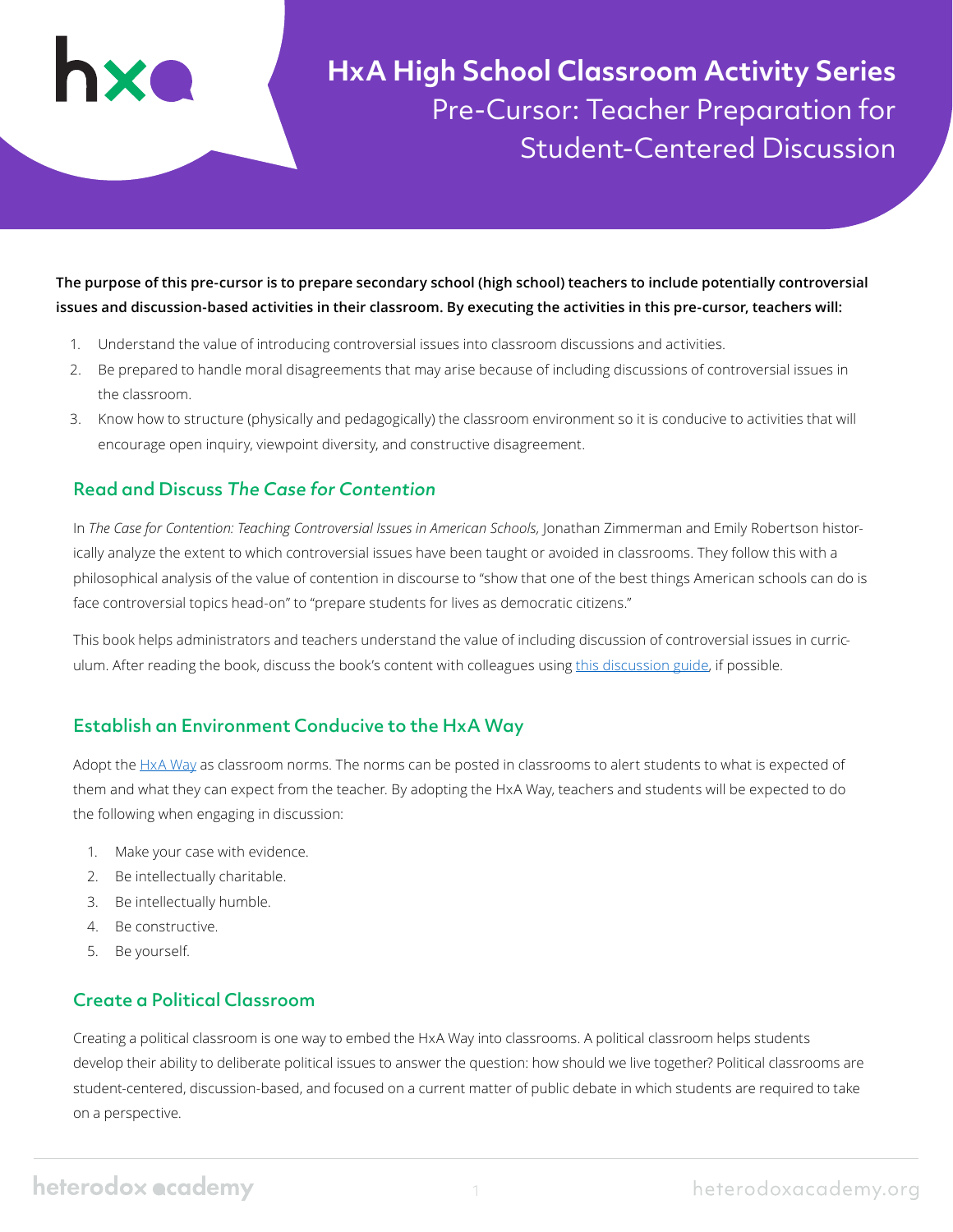## **HxA High School Classroom Activity Series: Pre-Cursor**

Follow the guide ["How to Create a Political Classroom"](https://heterodoxacademy.org/library/how-to-create-a-political-classroom/) for tips on how to: (1) create a student-centered classroom, (2) develop discussion-based activities, (3) focus on controversial topics, (4) prepare students for discussion, (5) require students to take on a perspective, and (6) engage the community in discussion-based activities. The guide also recommends discussion-based activities and tips for how to assess discussion-based activities.

#### Prepare to Navigate Moral Disagreement

Some controversial issues that will arise in the classroom have moral implications. In *The Case for Contention*, Zimmerman and Robertson describe these issues as maximally controversial. And, according to Musa al-Gharbi, when people feel threatened or cornered by the evidence, rather than conceding, they often kick debates into the moral sphere. As such, teachers should read the tip sheet, ["How to Navigate Moral Disagreements,"](https://heterodoxacademy.org/library/how-to-navigate-moral-disagreements-2/) before discussing issues that may be construed as controversial.

### Write Student Learning Outcomes

As part of envisioning your political classroom and creating a curriculum to achieve the goals of a political classroom, develop student learning outcomes that will clearly articulate what you want your students to learn. The learning outcomes should state your intentions for the curriculum and associated units and lessons in clear and measurable ways that will enable you to evaluate the success of the curriculum against those intentions.

Follow the guide ["Writing Student Learning Outcomes"](https://heterodoxacademy.org/library/writing-student-learning-outcomes/) for tips on creating learning outcomes that encourage open inquiry, viewpoint diversity, and constructive disagreement.

#### Introduce Students to the Series

Before teaching the mini-units of this series, spend approximately two weeks on the following activities: "OpenMind," "This is Water," and "Create a 'We' Dynamic in the Classroom." Whether you are teaching the entire series or choosing one or two mini-units, these activities will:

- Provide an opportunity for students to become acquainted on a more intimate level, which will help them feel more comfortable engaging in open inquiry and encountering diverse viewpoints.
- Prepare students for the intellectual humility required to engage in open inquiry.
- Equip students with the mindset and skillset to communicate constructively across differences.

Below is a table of a recommended calendar for completing these activities.

### OpenMind

Have your class complete the [OpenMind](https://openmindplatform.org/academic/) program. OpenMind has students explore the inner workings of their minds and the psychological roots of our differences. It provides students with practical, evidence-based skills to communicate constructively across differences.

OpenMind is most effective when done as a whole class at the start of the semester/school year. But if you don't have two weeks to spend on these activities at the start of the semester/school year, you can cut out OpenMind entirely—as some aspects of the program are covered at other points in the series—or you can spread out the activities across the semester.